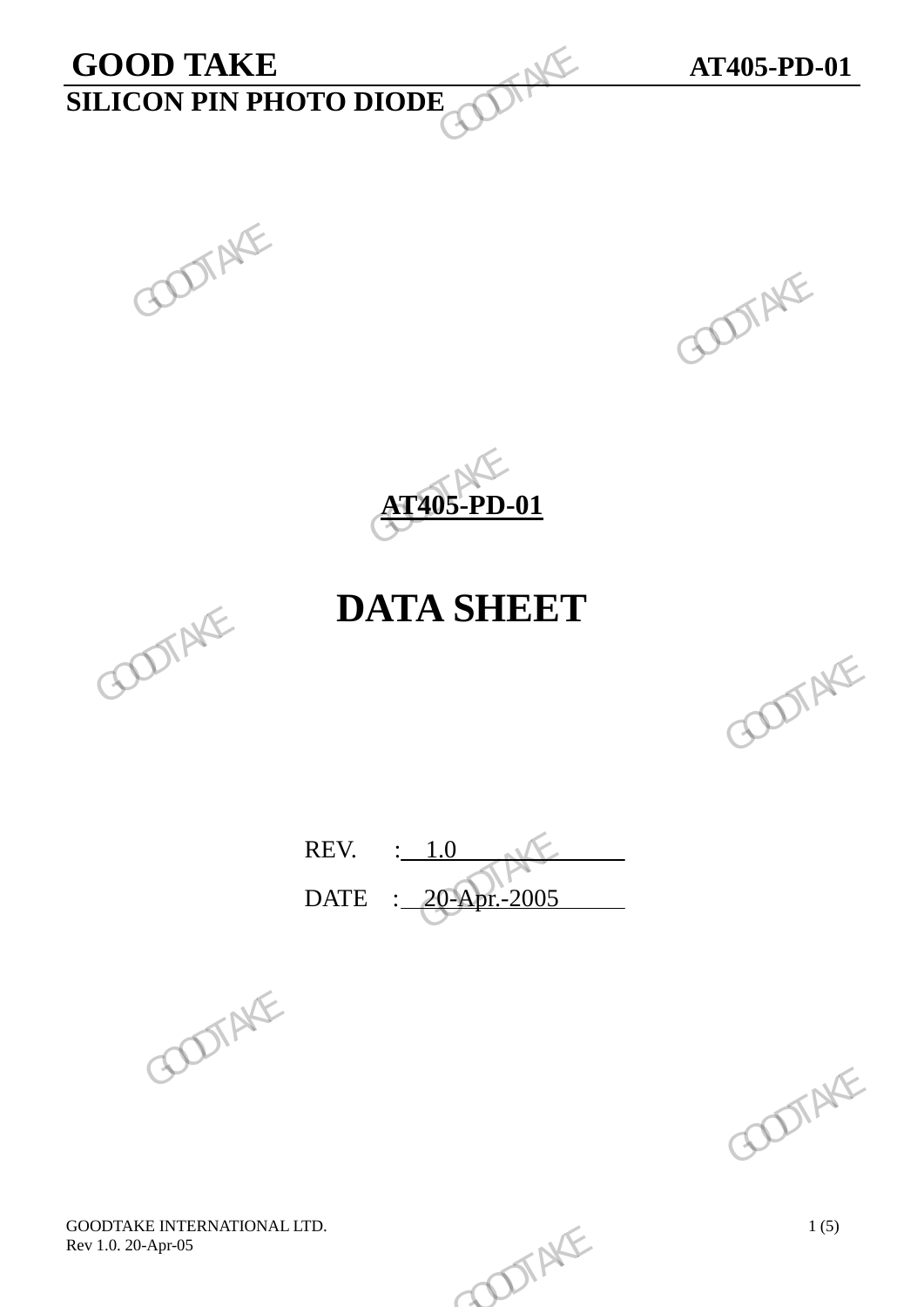## **GOOD TAKE AT405-PD-01 <b>AT405-PD-01**

## ■**FEATURES:**

■Fast Response Time.

**High Photo Sensitivity.** 

■Fast Switching Time.

**ELead Free product, in compliance with RoHS.** 

### ■**DESCRIPTIONS:**

■AT405-PD-01 is a high speed and high sensitive silicon PIN photodiode with

exceptionally stable characteristics and high illumination sensitivity. GOOD TAKE<br>
FEATURES:<br>
Fast Response Time.<br>
High Photo Sensitivity.<br>
Fast Switching Time.<br>
Lead Free product, in compliance with RoHS.<br>
DESCRIPTIONS:<br>
AT405-PD-01 is a high speed and high sensitive<br>
exceptionally stable cha

■Mounted in 5mm diameter and black epoxy package.

■**APPLICATIONS: ■ DIMENSIONS:**



**NOTE:** 1. All dimensions are in millimeter, tolerance is  $\pm 0.5$  unless otherwise noted. 2. Epoxy meniscus extends  $\leq 1$  mm down to the lead is allowed.

GOODTAKE INTERNATIONAL LTD.  $2(5)$ <br>Rev 1.0. 20-Apr-05 Rev 1.0. 20-Apr-05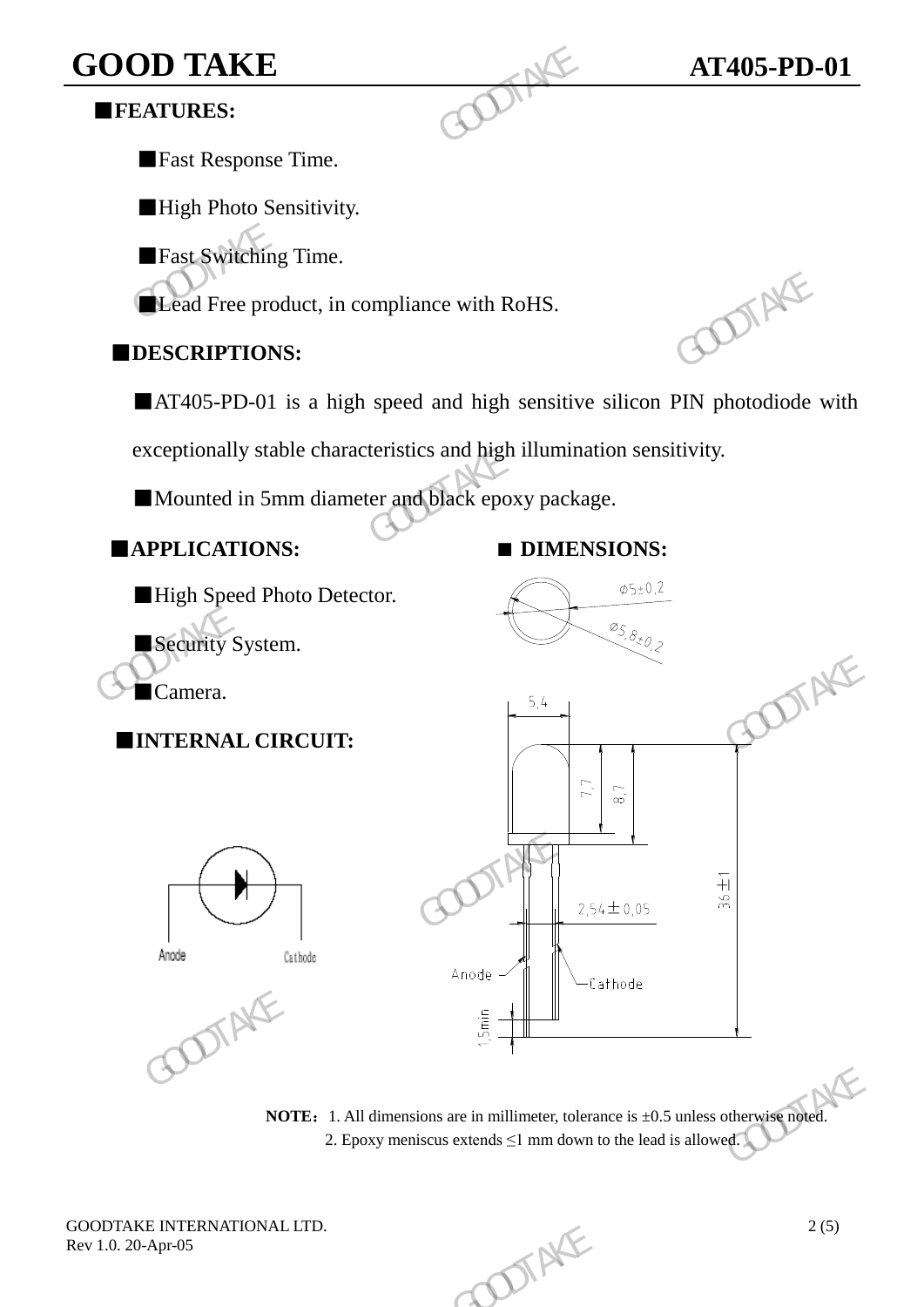## ■**ABSOLUTE MAXIMUM RATINGS AT Ta=25**℃

| <b>GOOD TAKE</b>                                                           |        |                |                                  |                                       |      | <b>AT405-PD-01</b>                |      |
|----------------------------------------------------------------------------|--------|----------------|----------------------------------|---------------------------------------|------|-----------------------------------|------|
| ■ABSOLUTE MAXIMUM RATINGS AT Ta=25℃                                        |        |                |                                  |                                       |      |                                   |      |
| Parameter                                                                  |        |                | Symbo1                           | Ratings                               |      |                                   | Unit |
| Power Dissipation                                                          |        | P <sub>D</sub> | 100                              |                                       |      | mW                                |      |
| Reverse Breakdown Voltage                                                  |        | $V_{(BR)}$     | 60                               |                                       |      | V                                 |      |
| Operating Temperature                                                      |        |                | Topr                             | $-40$ ~+85                            |      |                                   |      |
| Storage Temperature                                                        |        | Tstg           | $\mathcal{C}$<br>$-55 \sim +100$ |                                       |      |                                   |      |
| Soldering Temperature                                                      |        |                | Tso1                             | 270°C for 6 sec Max $(2mm from Body)$ |      |                                   |      |
| <b>TYPICAL ELECTRICAL &amp; OPTICAL CHARACTERISTICS</b> $(Ta=25^{\circ}C)$ |        |                |                                  |                                       |      |                                   |      |
| Parameter                                                                  | Symbol | Min.           | Type                             | Max.                                  | Unit | Test Condition                    |      |
| Reverse Light<br>$C_{11}$ and $\sim$ +                                     | IL     |                | 42                               |                                       | μA   | $V_R = 5V$ Ee=1mW/cm <sup>2</sup> |      |

## ■**TYPICAL ELECTRICAL & OPTICAL CHARACTERISTICS**(**Ta=25**℃)

| Operating Temperature                                             |                |      | Topr |                                  | $-40$ ~+85                |                                          |
|-------------------------------------------------------------------|----------------|------|------|----------------------------------|---------------------------|------------------------------------------|
| Storage Temperature                                               |                |      | Tstg | $\mathcal{C}$<br>-55 $\sim$ +100 |                           |                                          |
| Soldering Temperature                                             |                |      | Tsol |                                  |                           | 270℃ for 6 sec Max (2mm from Body)       |
| <b>TYPICAL ELECTRICAL &amp; OPTICAL CHARACTERISTICS (Ta=25°C)</b> |                |      |      |                                  |                           |                                          |
| Parameter                                                         | Symbol         | Min. | Type | Max.                             | Unit                      | Test Condition                           |
| Reverse Light<br>Current                                          | $\mathbf{I}$   |      | 42   |                                  | $\mu$ A                   | $V_R = 5V$ Ee=1mW/cm <sup>2</sup>        |
| <b>Reverse Dark Current</b>                                       | I <sub>D</sub> |      |      | 10                               | nA                        | $V_R = 10V$ Ee=OmW/cm <sup>2</sup>       |
| Reverse Breakdown<br>Voltage                                      | $V_{(BR)}$     | 33   |      |                                  | $\boldsymbol{\mathrm{V}}$ | $I_R = 100\mu A$<br>$Ee = 0mW/cm2$       |
| <b>Rise Time</b>                                                  | <b>Tr</b>      |      | 40   |                                  | ${\tt nS}$                | $V_R = 20V$                              |
| <b>Fall Time</b>                                                  | $T_f$          |      | 40   |                                  | nS                        | $\lambda p = 850$ nm<br>$R_L = 50\Omega$ |
| <b>Forward Voltage</b>                                            | $V_{\rm F}$    |      |      | 1.2                              | $\boldsymbol{\mathrm{V}}$ | $IF=1mA$                                 |
|                                                                   |                |      |      |                                  |                           | $V_R = 5V$                               |
| <b>Total Capacitance</b>                                          | $C_{T}$        |      | 21   |                                  | pF                        | $\mathrm{Ee}\text{=}0\mathrm{mW/cm}^2$   |
|                                                                   |                |      |      |                                  |                           | $f=1.0$ MHz                              |
| POOTAKE                                                           |                |      |      |                                  |                           | POOTAKE                                  |
| GOODTAKE INTERNATIONAL LTD.<br>Rev 1.0. 20-Apr-05                 |                |      |      | DIAKE                            |                           | 3(5)                                     |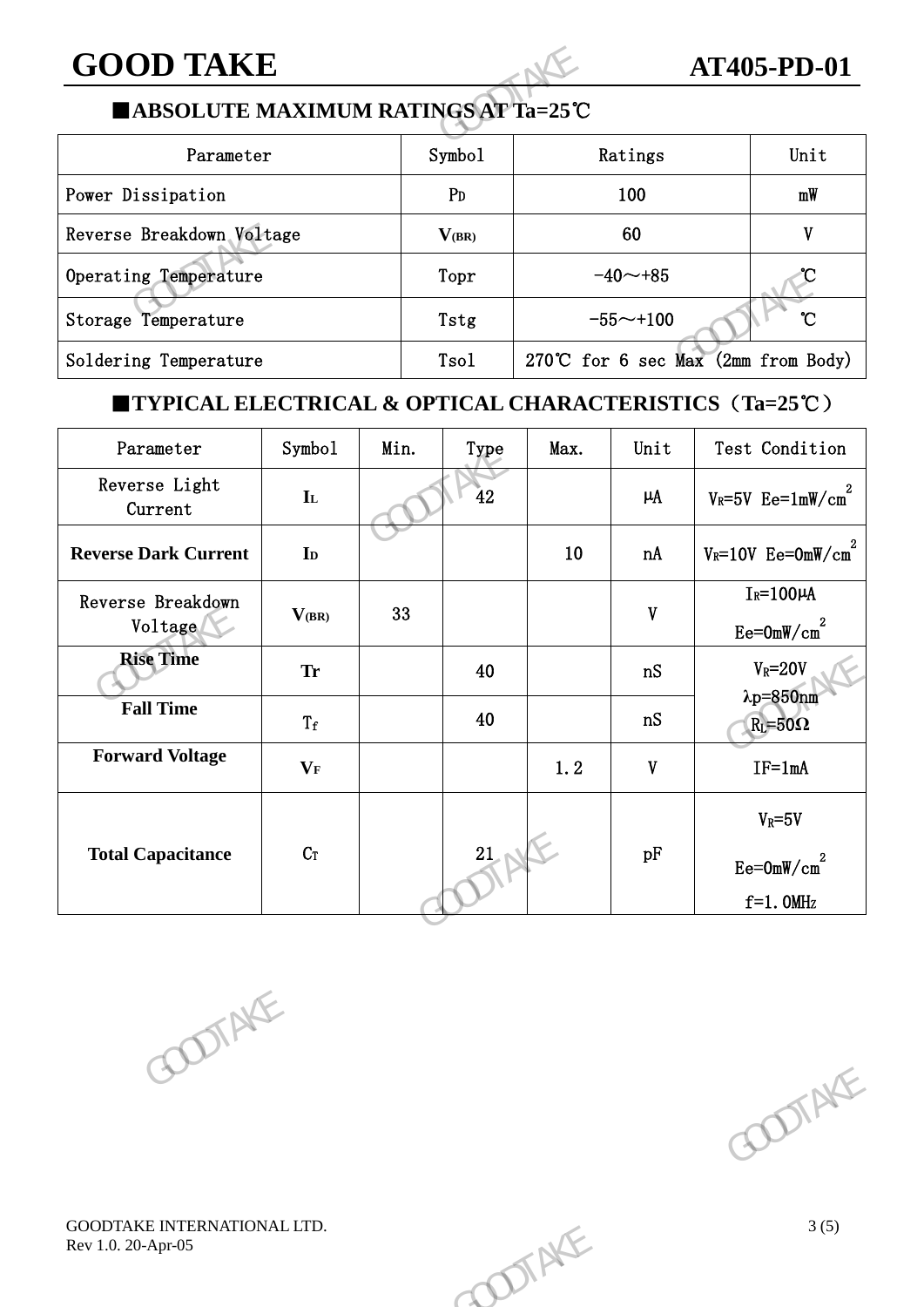## ■**RELIABILITY TEST ITEMS AND CONDITIONS**:

|                                                                   |                                                             |                            | <b>AT405-PD-01</b>                             |                              |  |
|-------------------------------------------------------------------|-------------------------------------------------------------|----------------------------|------------------------------------------------|------------------------------|--|
|                                                                   |                                                             |                            |                                                |                              |  |
| <b>Item</b>                                                       | <b>Test Conditions</b>                                      | <b>Test</b><br>Hours/Cycle | <b>Sample</b><br>Quantity                      | <b>Test</b><br><b>Result</b> |  |
| <b>Solder Heat</b>                                                | TEMP: $270^{\circ}\text{C} \pm 3^{\circ}\text{C}$           | <b>10 SEC</b>              | 11 pcs                                         | 0 DEFECT                     |  |
| <b>Temperature Cycle</b>                                          | H:+85°C 60min<br>10min<br>$L: -25^{\circ}\text{C}$ 60min    | 16 cycles                  | 22 pcs                                         | 0 DEFECT                     |  |
| <b>Thermal Shock</b>                                              | $H: +85^{\circ}C$ 30min<br>30sec<br>$L: -25^{\circ}C$ 30min | 10 cycles                  | 11 pcs                                         | 0 DEFECT                     |  |
| <b>High Temperature</b><br><b>Storage</b>                         | TEMP: $+85^{\circ}$ C                                       | <b>1000 HRS</b>            | 22 pcs                                         | 0 DEFECT                     |  |
| <b>Low Temperature</b><br><b>Storage</b>                          | TEMP: -25°C                                                 | <b>1000 HRS</b>            | 22 pcs                                         | 0 DEFECT                     |  |
| <b>High Temperature</b><br><b>High Humidity</b><br><b>Storage</b> | 85℃/93% RH                                                  | <b>1000HRS</b>             | 22 pcs                                         | 0 DEFECT                     |  |
|                                                                   |                                                             |                            |                                                | <b>DOTAKE</b>                |  |
|                                                                   |                                                             |                            | <b>ERELIABILITY TEST ITEMS AND CONDITIONS:</b> | <b>GOOD TAKE</b>             |  |